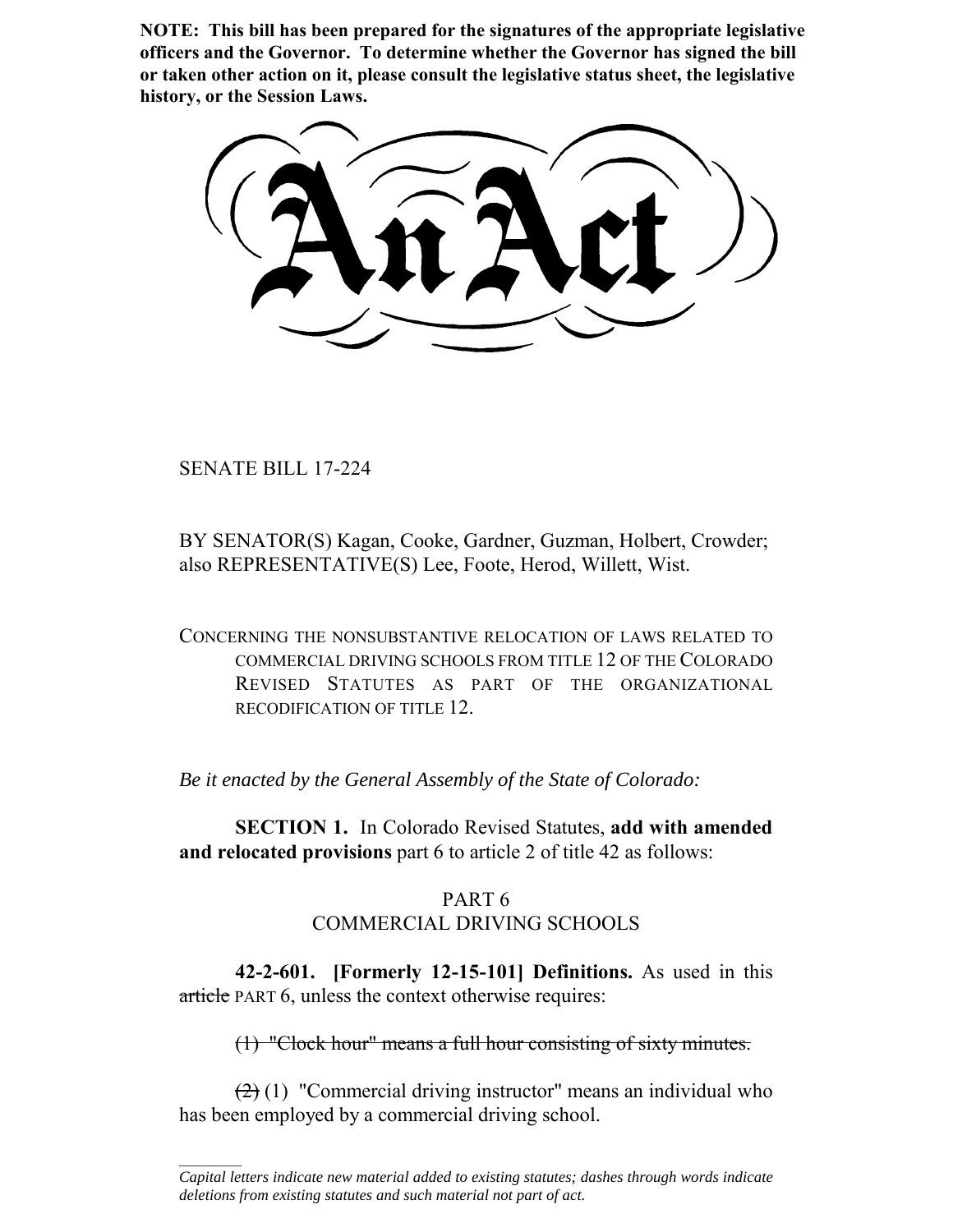$(3)$  (2) "Commercial driving school" means any business or any person who, for compensation, provides or offers to provide instruction in the operation of a motor vehicle, with the exceptions of secondary schools and institutions of higher education offering programs approved by the department of education and private occupational schools offering programs approved by the private occupational school division. Such THE term shall not include any motorcycle operator safety training program established pursuant to section 43-5-502. C.R.S.

(4) (3) "Department" means the department of revenue.

(5) "Laboratory instruction" means an extension of classroom instruction which provides students with opportunities for traffic experiences under real and simulated conditions.

(6) Repealed.

**42-2-602. [Formerly 12-15-114] Equipment of vehicles.** (1) Every motor vehicle used by a commercial driving school in the conduct of its course of driver training shall be equipped as follows:

(a) The vehicle shall be equipped as provided in article 4 of THIS title  $42. \text{C-R.S.}$ 

(b) The vehicle shall be equipped with dual controls on the foot brake that will enable the commercial driving instructor to bring the car under control in case of emergency.

(c) The vehicle shall have an outside rear vision mirror on the commercial driving instructor's side of the vehicle.

(d) The vehicle shall be equipped with four-way emergency flashers.

(e) (Deleted by amendment, L. 2003, p. 862, § 2, effective August  $6, 2003.$ 

 $(f)$  (e) The vehicle shall be equipped with seat belts for the operator of the vehicle and for the commercial driving instructor.

PAGE 2-SENATE BILL 17-224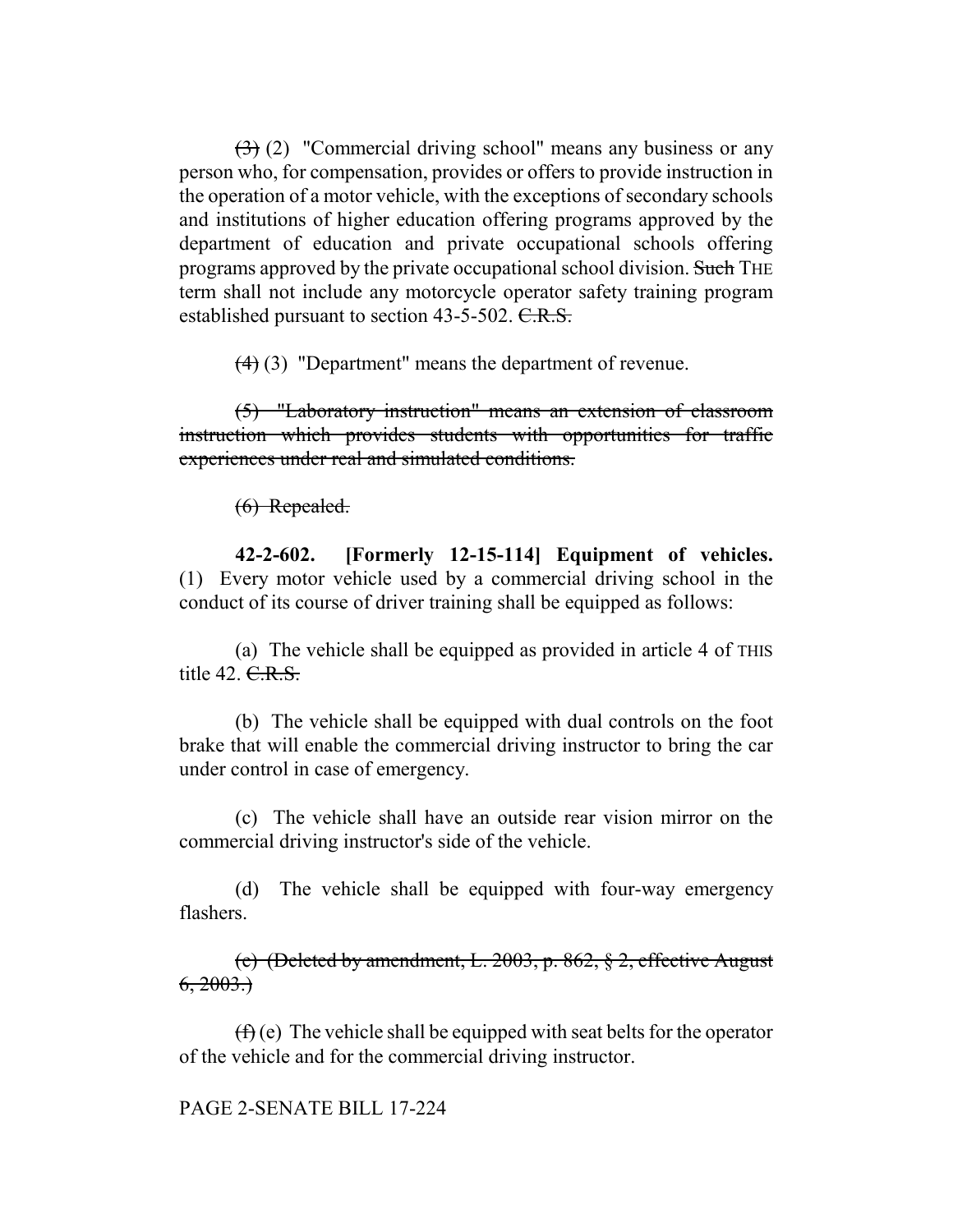**42-2-603. [Formerly 12-15-116] Rules.** (1) The department is authorized to promulgate such rules and regulations AS necessary to carry out the provisions of this article PART 6.

(2) Specifically, the department shall have power to adopt rules and regulations upon the following matters:

(a) Prescribe the content of courses of instruction;

(b) Prescribe the type of equipment to be used in said courses of instruction;

(c) Prescribe records to be kept by a commercial driving school;

(d) Prescribe the form of contracts and agreements used by commercial driving schools.

(3) In adopting such THE rules, and regulations the department shall use the guidelines concerning commercial driving schools promulgated by the United States department of transportation.

(4) Rules and regulations adopted pursuant to this section shall be adopted in accordance with section 24-4-103. C.R.S.

**42-2-604. [Formerly 12-15-120] Violations - penalty.** Any person who violates any of the provisions of this article PART 6 is guilty of a misdemeanor and, upon conviction thereof, shall be punished by a fine of not more than five hundred dollars, or by imprisonment in the county jail for not more than thirty days, or by both such fine and imprisonment.

**SECTION 2.** In Colorado Revised Statutes, 10-4-632, **amend** (2),  $(3)$ , and  $(6)(a)$ (I) as follows:

**10-4-632. Reduction in rates for drivers aged fifty-five years or older who complete driver's education course - legislative declaration.** (2) All rates, rating schedules, and rating manuals for liability and collision coverages of a motor vehicle insurance policy submitted to or filed with the commissioner under this part 6 shall provide for an appropriate reduction in premium charges based on justifiable data when the vehicle is a covered vehicle and when the principal operator is fifty-five years of age or older

PAGE 3-SENATE BILL 17-224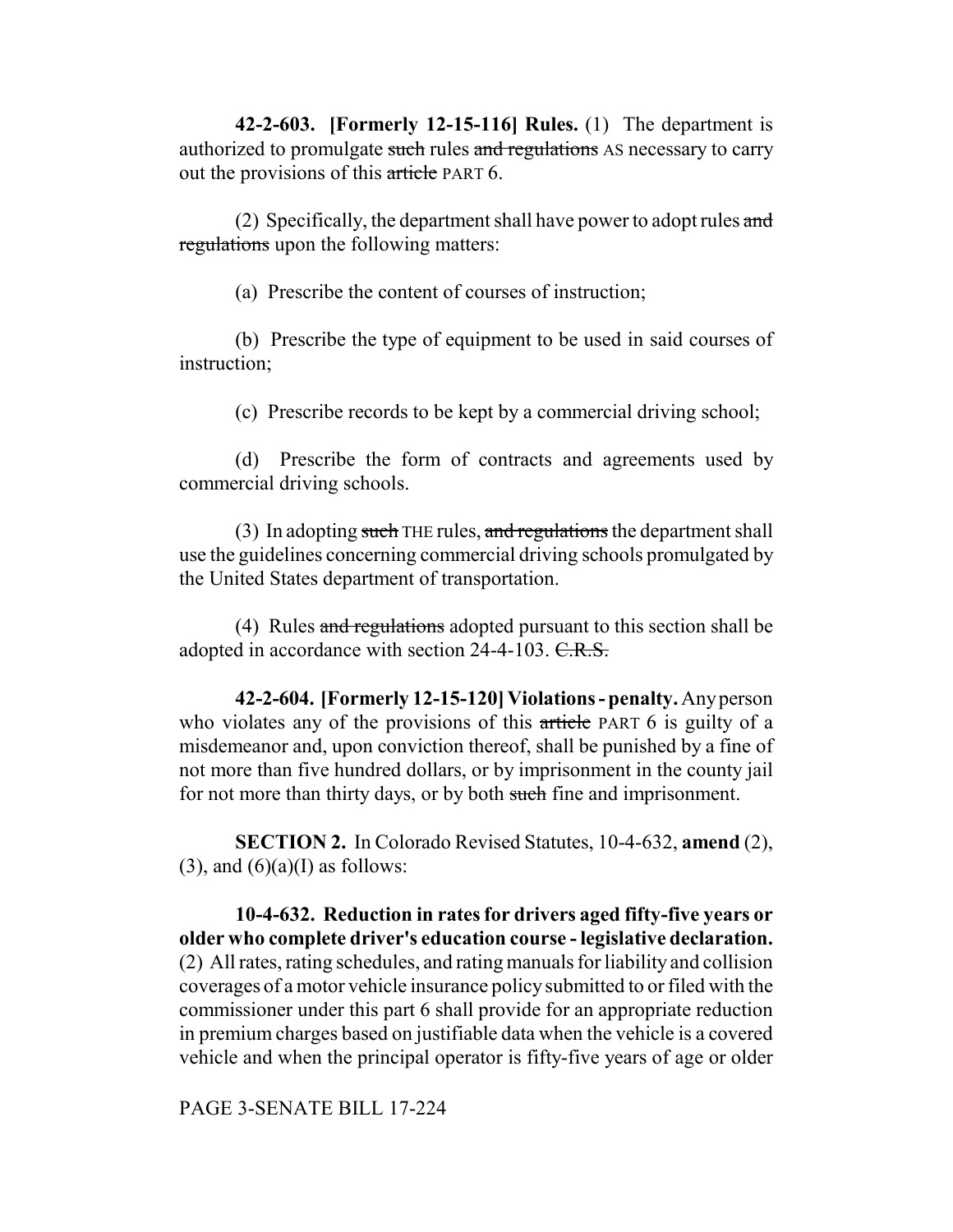and has successfully completed a driver's education course taught by a driving school regulated pursuant to article 15 of title 12, C.R.S., PART 6 OF ARTICLE 2 OF TITLE 42 or by a nonprofit corporation subject to articles 121 to 137 of title 7, C.R.S., if such course has been preapproved by the department of revenue. Any discount used by an insurer shall be presumed appropriate unless credible data demonstrates otherwise. Insurers shall provide the commissioner with data reflecting the claims experience of drivers who have received reductions in premium charges compared with the claims experience of drivers who have not received such reductions.

(3) Each person who successfully completes a driver's education course taught by a commercial driving school regulated pursuant to article 15 of title 12, C.R.S., PART 6 OF ARTICLE 2 OF TITLE 42 shall be issued a certificate by the commercial driving school offering the course, which certificate shall be evidence of qualification for the premium discount required by this section.

(6) An insured may renew qualification for the discount provided by this section by:

(a) (I) Retaking a driver's education course taught by a commercial driving school regulated pursuant to article 15 of title 12, C.R.S. PART 6 OF ARTICLE 2 OF TITLE 42; or

**SECTION 3.** In Colorado Revised Statutes, 24-35-101, **amend**  $(1)(c)$  as follows:

**24-35-101. Functions of department of revenue.** (1) There is hereby created the department of revenue, the functions of which are the collection of the following:

(c) Taxes levied and the license fees imposed by the provisions of part 1 of article 6 and article 15 of title 12, title 42, and part 2 of article 5 of title 43, C.R.S., and the administration and enforcement of said provisions;

**SECTION 4. Repeal of relocated provisions in this act.** In Colorado Revised Statutes, **repeal** article 15 of title 12.

**SECTION 5. Act subject to petition - effective date.** This act

PAGE 4-SENATE BILL 17-224